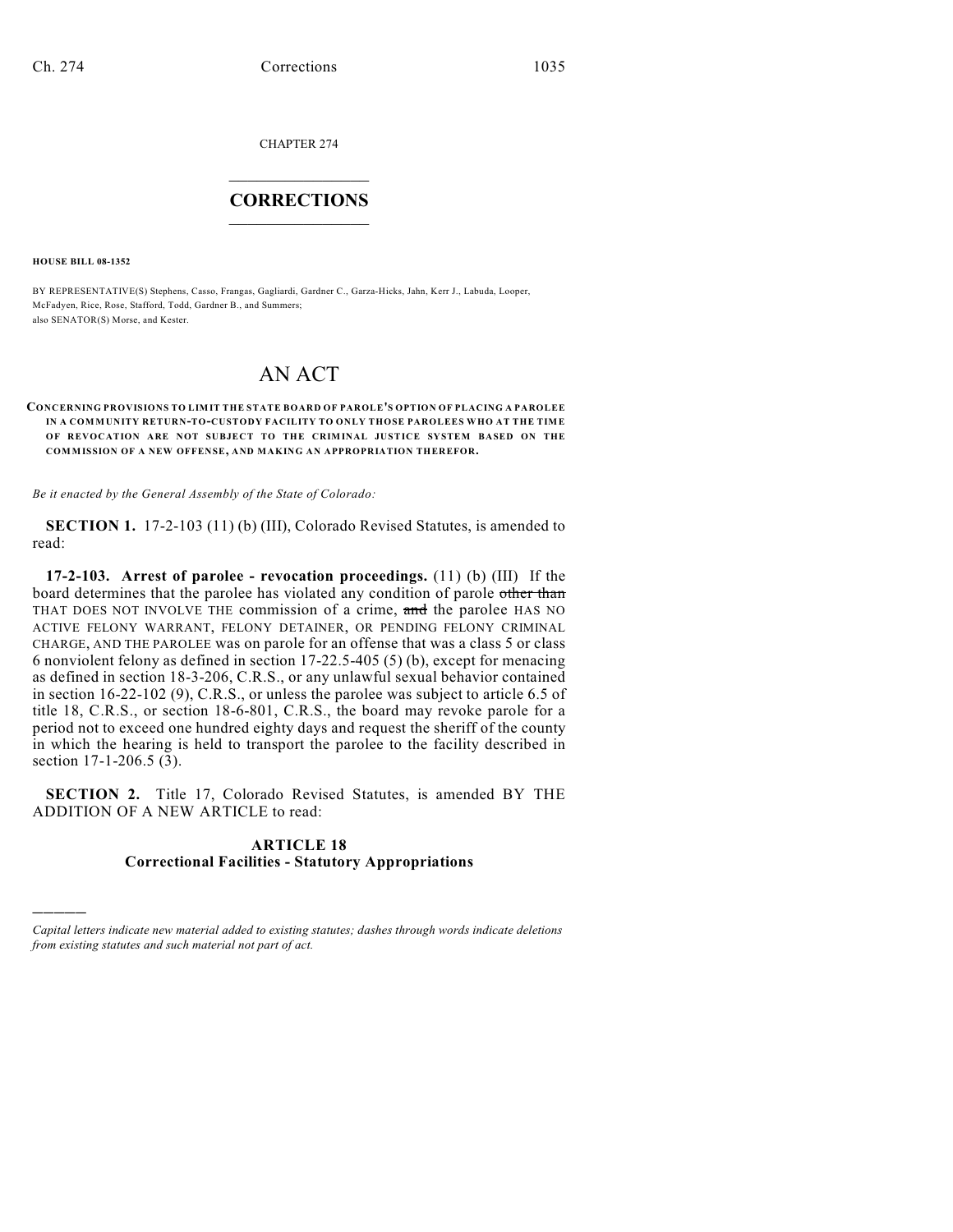**17-18-101. Appropriation to comply with section 2-2-703 - HB 08-1352 repeal.** (1) PURSUANT TO SECTION 2-2-703, C.R.S., THE FOLLOWING STATUTORY APPROPRIATIONS, OR SO MUCH THEREOF AS MAY BE NECESSARY, ARE MADE IN ORDER TO IMPLEMENT HOUSE BILL 08-1352, ENACTED AT THE SECOND REGULAR SESSION OF THE SIXTY-SIXTH GENERAL ASSEMBLY:

(a) (I) FOR THE FISCAL YEAR BEGINNING JULY 1, 2008, IN ADDITION TO ANY OTHER APPROPRIATION, THERE IS HEREBY APPROPRIATED FROM THE CAPITAL CONSTRUCTION FUND CREATED IN SECTION 24-75-302,C.R.S., TO THE CORRECTIONS EXPANSION RESERVE FUND CREATED IN SECTION 17-1-116, THE SUM OF TWO MILLION ONE HUNDRED TWENTY-SEVEN THOUSAND EIGHT HUNDRED FIVE DOLLARS (\$2,127,805).

(II) FOR THE FISCAL YEAR BEGINNING JULY 1, 2008, IN ADDITION TO ANY OTHER APPROPRIATION, THERE IS HEREBY APPROPRIATED TO THE DEPARTMENT, OUT OF ANY MONEYS IN THE GENERAL FUND NOT OTHERWISE APPROPRIATED, THE SUM OF TWO HUNDRED SEVENTEEN THOUSAND FIVE HUNDRED SIXTY-SIX DOLLARS (\$217,566).

(b) FOR THE FISCAL YEAR BEGINNING JULY 1, 2009, IN ADDITION TO ANY OTHER APPROPRIATION, THERE IS HEREBY APPROPRIATED TO THE DEPARTMENT, OUT OF ANY MONEYS IN THE GENERAL FUND NOT OTHERWISE APPROPRIATED, THE SUM OF TWO HUNDRED SEVENTEEN THOUSAND FIVE HUNDRED SIXTY-SIX DOLLARS (\$217,566).

(c) FOR THE FISCAL YEAR BEGINNING JULY 1, 2010, IN ADDITION TO ANY OTHER APPROPRIATION, THERE IS HEREBY APPROPRIATED TO THE DEPARTMENT, OUT OF ANY MONEYS IN THE GENERAL FUND NOT OTHERWISE APPROPRIATED, THE SUM OF TWO HUNDRED SEVENTEEN THOUSAND FIVE HUNDRED SIXTY-SIX DOLLARS (\$217,566).

(d) FOR THE FISCAL YEAR BEGINNING JULY 1, 2011, IN ADDITION TO ANY OTHER APPROPRIATION, THERE IS HEREBY APPROPRIATED TO THE DEPARTMENT, OUT OF ANY MONEYS IN THE GENERAL FUND NOT OTHERWISE APPROPRIATED, THE SUM OF TWO HUNDRED SEVENTEEN THOUSAND FIVE HUNDRED SIXTY-SIX DOLLARS (\$217,566).

(e) FOR THE FISCAL YEAR BEGINNING JULY 1, 2012, IN ADDITION TO ANY OTHER APPROPRIATION, THERE IS HEREBY APPROPRIATED TO THE DEPARTMENT, OUT OF ANY MONEYS IN THE GENERAL FUND NOT OTHERWISE APPROPRIATED, THE SUM OF TWO HUNDRED SEVENTEEN THOUSAND FIVE HUNDRED SIXTY-SIX DOLLARS (\$217,566).

(2) THIS SECTION IS REPEALED, EFFECTIVE JULY 1, 2013.

**SECTION 3.** 24-75-302 (2) (u), Colorado Revised Statutes, is amended to read:

**24-75-302. Capital construction fund - capital assessment fees - calculation.** (2) As of July 1, 1988, and July 1 of each year thereafter through July 1, 2010, a sum as specified in this subsection (2) shall accrue to the capital construction fund. The state treasurer and the controller shall transfer such sum out of the general fund and into the capital construction fund as moneys become available in the general fund during the fiscal year beginning on said July 1. Transfers between funds pursuant to this subsection (2) shall not be deemed to be appropriations subject to the limitations of section 24-75-201.1. The amount that shall accrue pursuant to this